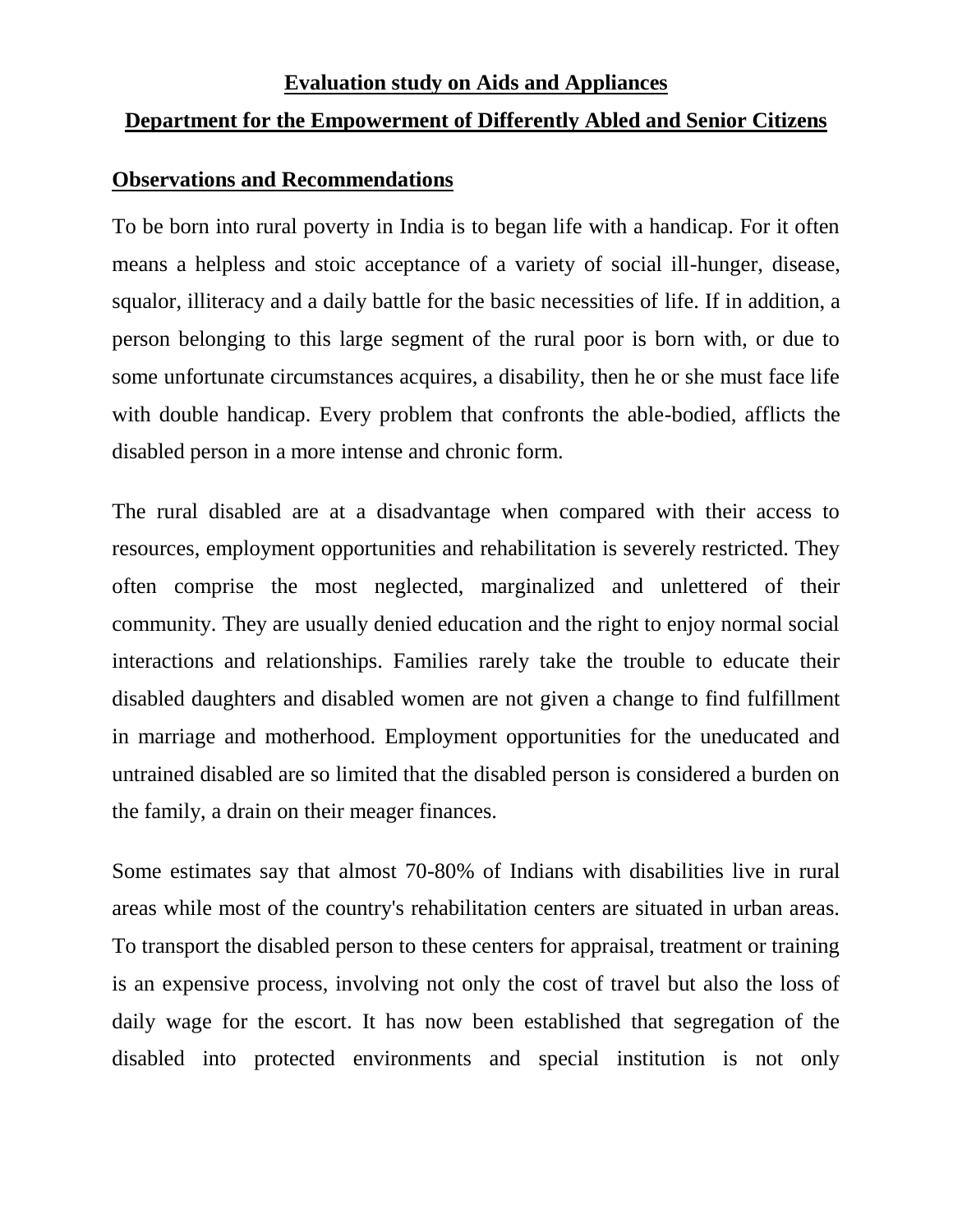dehumanizing but also prohibitively expensive, allowing only a very small percentage to avail of the facilities.

Keeping the special problems of the rural disabled in mind, and given the increased skepticism about the efficacy of institutional care, there has in the last decade or so, been a shift to community based rehabilitation (CBR) in India, as elsewhere in the developing world. CBR is a process of motivating and providing inputs-which could be medical, technical or social-to the community to take care of its disabled. To put it very simply, it is a system of enabling the rural disabled in their community and through their community.

While this movement saw the closure of many gigantic institutions in the West, in Tamil Nadu the interpretation of CBR has been twofold. The first has been the sensitizing and training in even simple, uneducated members of the community by specialists and professionals so that they can spread awareness, impart therapy and even construct and repair mobility appliances like crutches, calipers and wheelchairs. The community makes an ongoing effort to accept and integrate the disabled into the mainstream of daily life. The second aspect has been the reaching out into rural communities to identify areas which require technical assistance or help by referral to rehabilitation institutes.

Rehabilitation involves combined and coordinated use of medical, social, educational, and vocational measures for training or retraining the individual to the highest possible level of functional ability. The three main strategies for rehabilitation of disabled are institution-based, outreach, and community-based. In general, rehabilitation encompasses the following:

- Early detection, diagnosis, and intervention
- Improve, facilitate, stimulate and/or provide services for people with disabilities, their families and attendant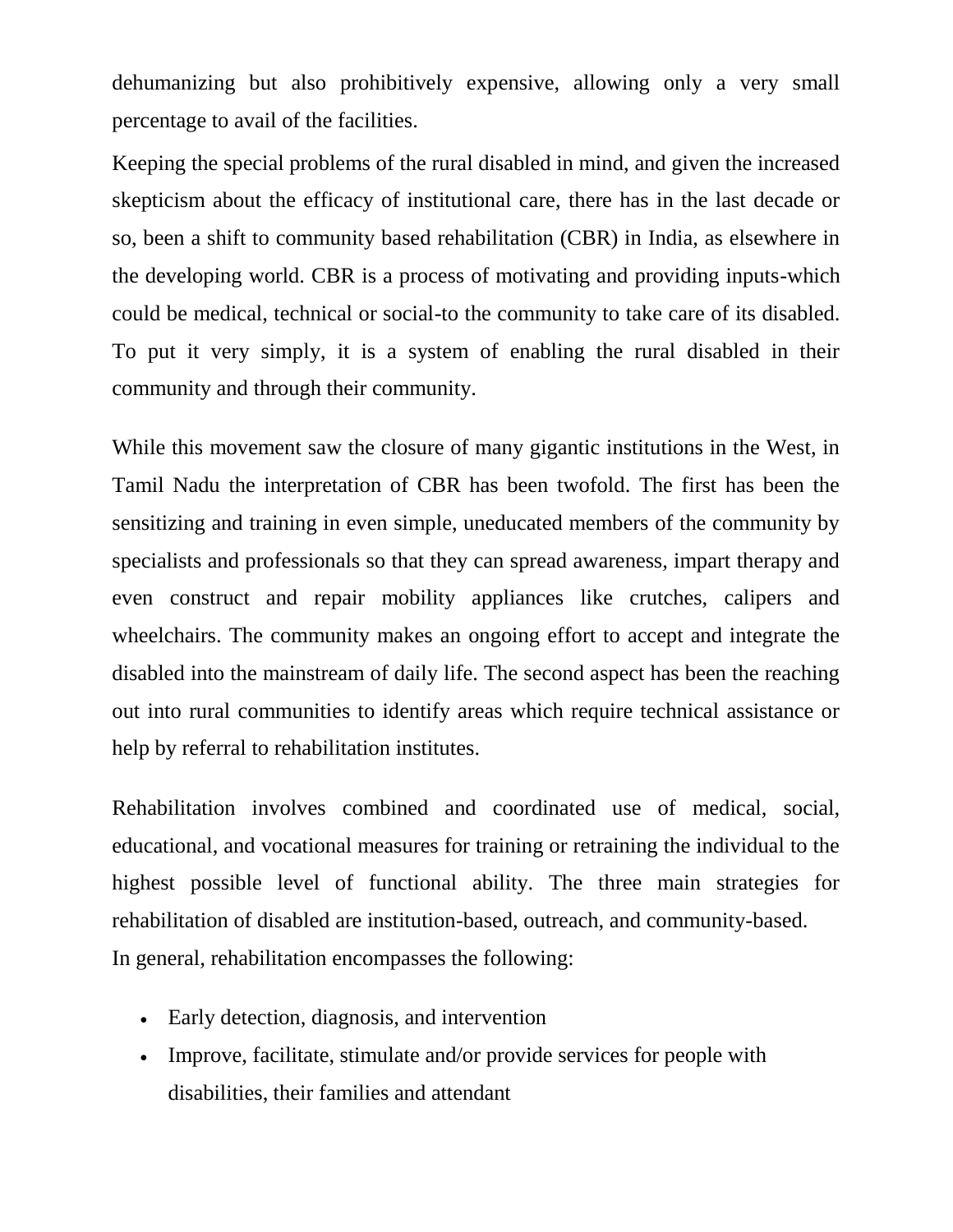- Medical rehabilitation i.e., management of curable disability and lessening the disability to the extent possible
- Social, psychological, and other types of counseling and assistance
- Training in self-care activities including social graces, etiquette, mobility, communication, and daily living skills with special provisions as needed
- Provision of technical, mobility and other devices
- Specialized education services
- Vocational rehabilitation services including vocational guidance, training, open placement, and self-employment
- Certification of degree of disability and provision of available concessions/benefits
- Community awareness, advocacy, empowerment
- Follow-up

In the backdrop of this, the present chapter attempts at summarizing and recommending changes for the effective implementation of the programme.

Observations on the Implementation of the Programme:

- 1. Geographical Coverage: The Aids and Appliances programme is implemented throughout the state. The benefits of the programme has reached the disabled living in certain remote villages of the state as well.
- 2. The programme benefits have reached the rural and the urban poor and the marginalized communities as well.
- 3. A large majority of the beneficiaries under the programme has been provided with either a wheel chair or a tricycle. The rest of the beneficiaries are provided with a hearing aid or a walk stick and walkers also.
- 4. The programme has resulted in bringing about changes at the individual and the community level as well. While the individual has been able to redefine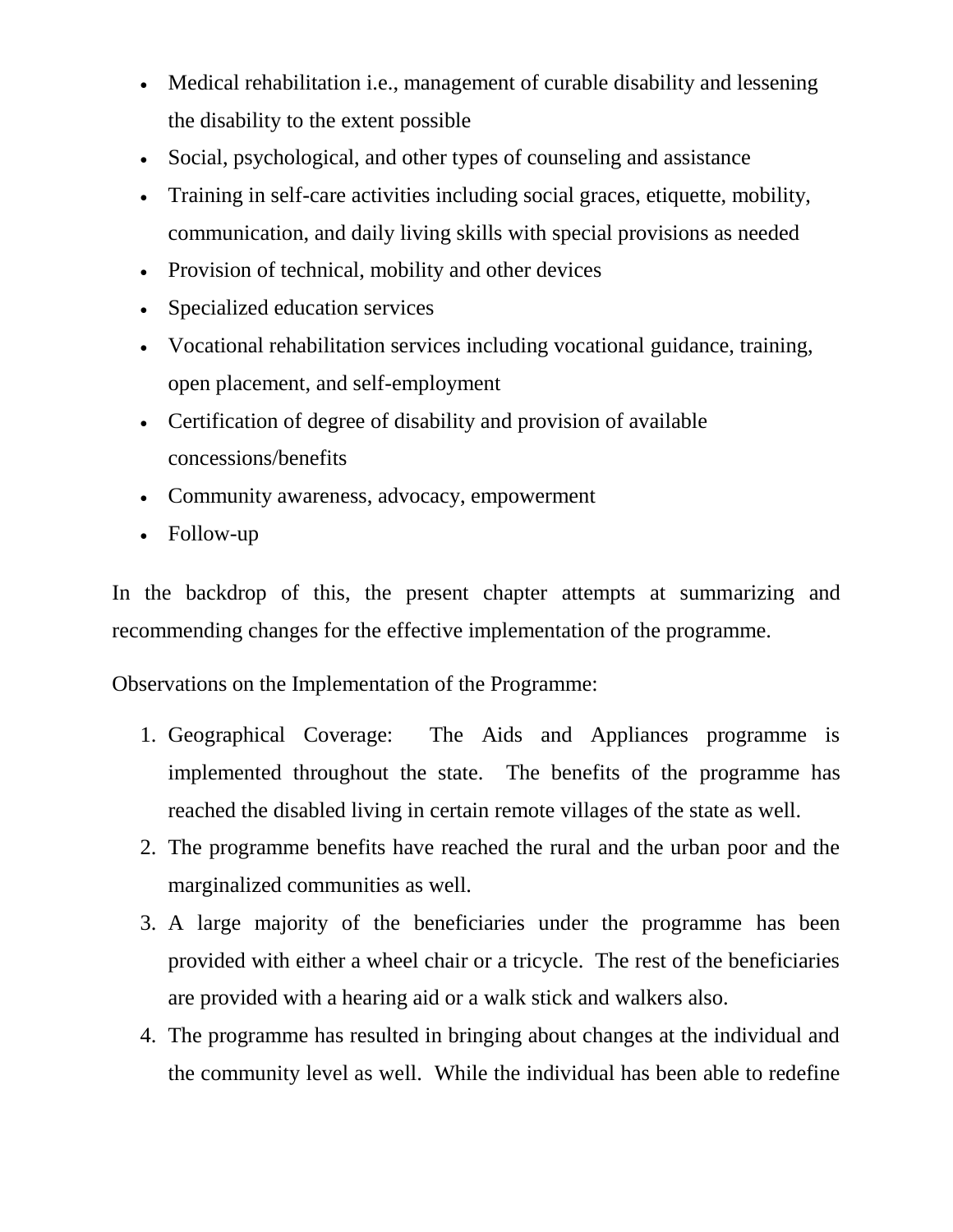his space both geographical and social, at the community level the disabled are received and accepted and there are changes in the perception of the community about the disabled. It is interesting to note that it has impacted the health of the individuals as well.

- 5. There is a increased awareness among the disabled about the various programmes and concessions provided by the government. There is good awareness concerning the different aspects of the aids and appliances programme such as the criteria for availing the benefits, the documentation, the type of assistance etc.,
- 6. The officials under the programme is found to have played a critical role in the implementation of the programme. They are not only involved in disseminating information, but also helping the disabled in getting the required benefits.
- 7. Under the present set up, the district offices are trying to procure the appliances with governmental agencies or procure the same from private agencies after observing KTTP Act.
- 8. In general, the aids and appliances provided are being used by the beneficiaries.
- 9. Excepting a very small percentage, there is no cornering of the benefits by the individuals or households.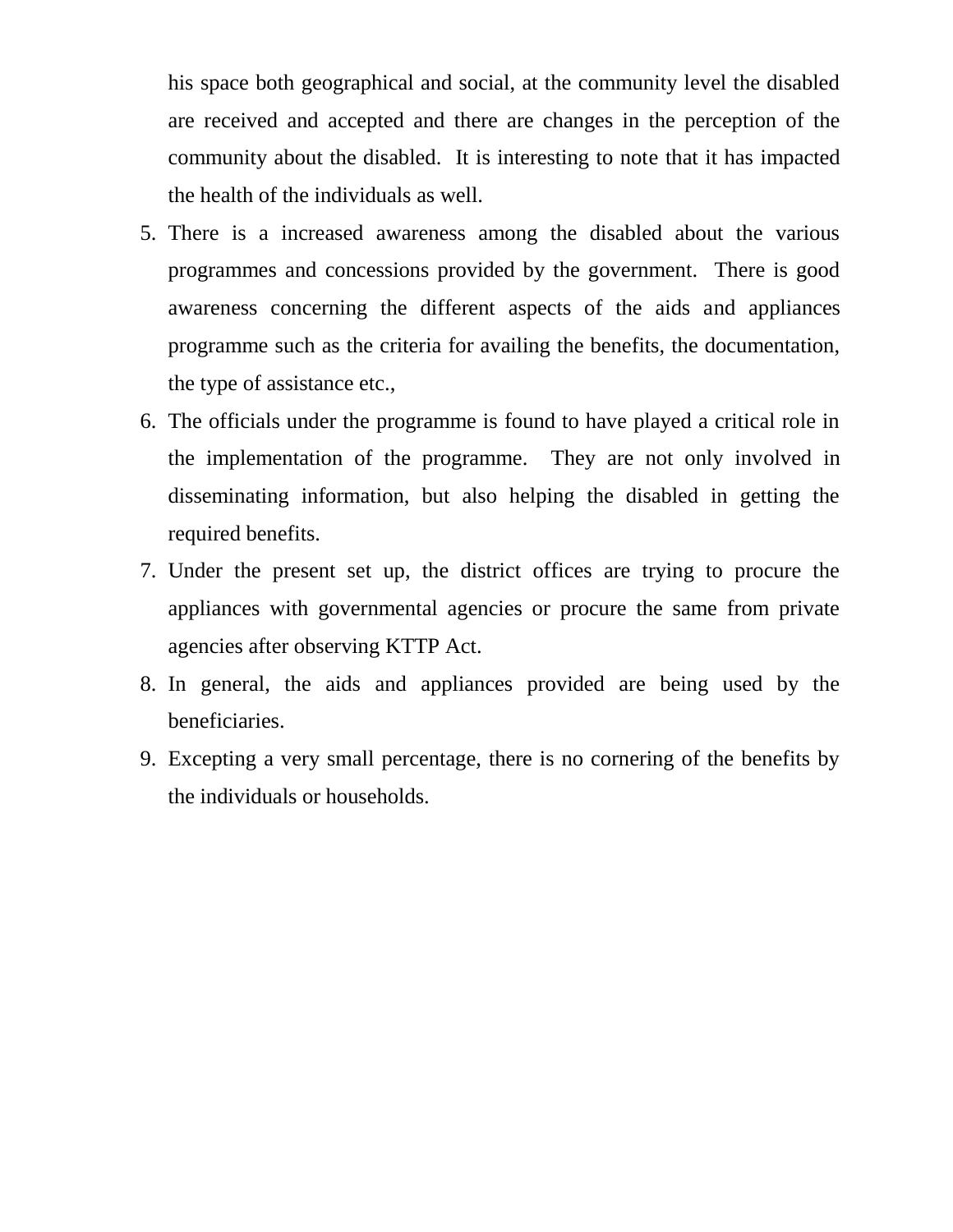#### **Recommendations**

#### **Administration Oriented:**

- 1. While there is a thinking that the Department proposes to establish the District Rehabilitation Centres in all the districts of the State, as an interim measure it is suggested that the programme at the Taluk level be implemented through the Child Development Project Officers and their assistants. This is further expected to help in taking the programmes to the door step of the disabled.
- 2. The Department may consider the revision on the unit cost of the aids and appliances.
- 3. There is an urgent need to consider a revision on the income ceilings prescribed under the programme.
- 4. The Department shall take steps towards filling up the posts of VRWs which is expected to strengthen the implementation of the programme.

#### **Identification and Selection of Disabled:**

- 1. The Department may evolve strategies towards wider dissemination of the programme and the criteria laid down under the programme.
- 2. The Department should also focus on all kinds of orthopedic problems.
- 3. With a view to help the district offices in the task, the Department may establish Mobile Vans with adequate personnel and equipments to hold the camps on a quarterly basis.
- 4. The Department shall initiate steps towards making it compulsory for the medical officers to provide disability certificates at the village level.
- 5. The Department to review the functioning of the Medical Authority and initiate appropriate action towards its effective functioning.
- 6. The Health Department should also inform the cases of disability arising out of various reasons to the Department.